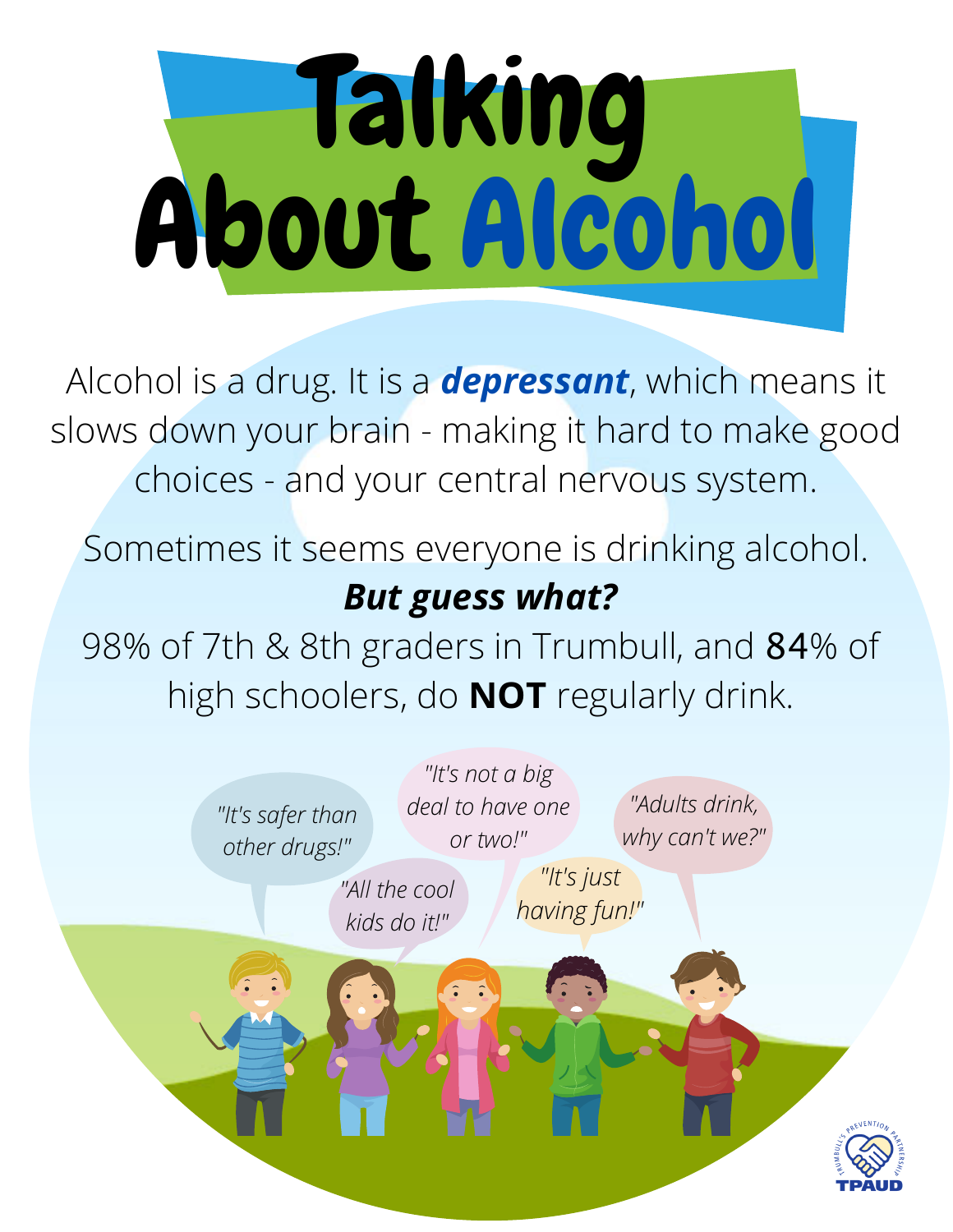

# Myths Facts



Adults drink, so kids should be able to!



All the cool kids do it!





Alcohol increases your risk for deadly diseases like cancer. Too much can lead to alcohol poisoning, which can kill you.



Kid's brains and bodies are still growing. Drinking can cause learning and addiction problems - kids who start by age 15 are **5 times** likelier to have a problem with alcohol as an adult.



If you really want to fit in, stay sober. Most kids don't drink, plus there's nothing cool about stumbling around, passing out or puking.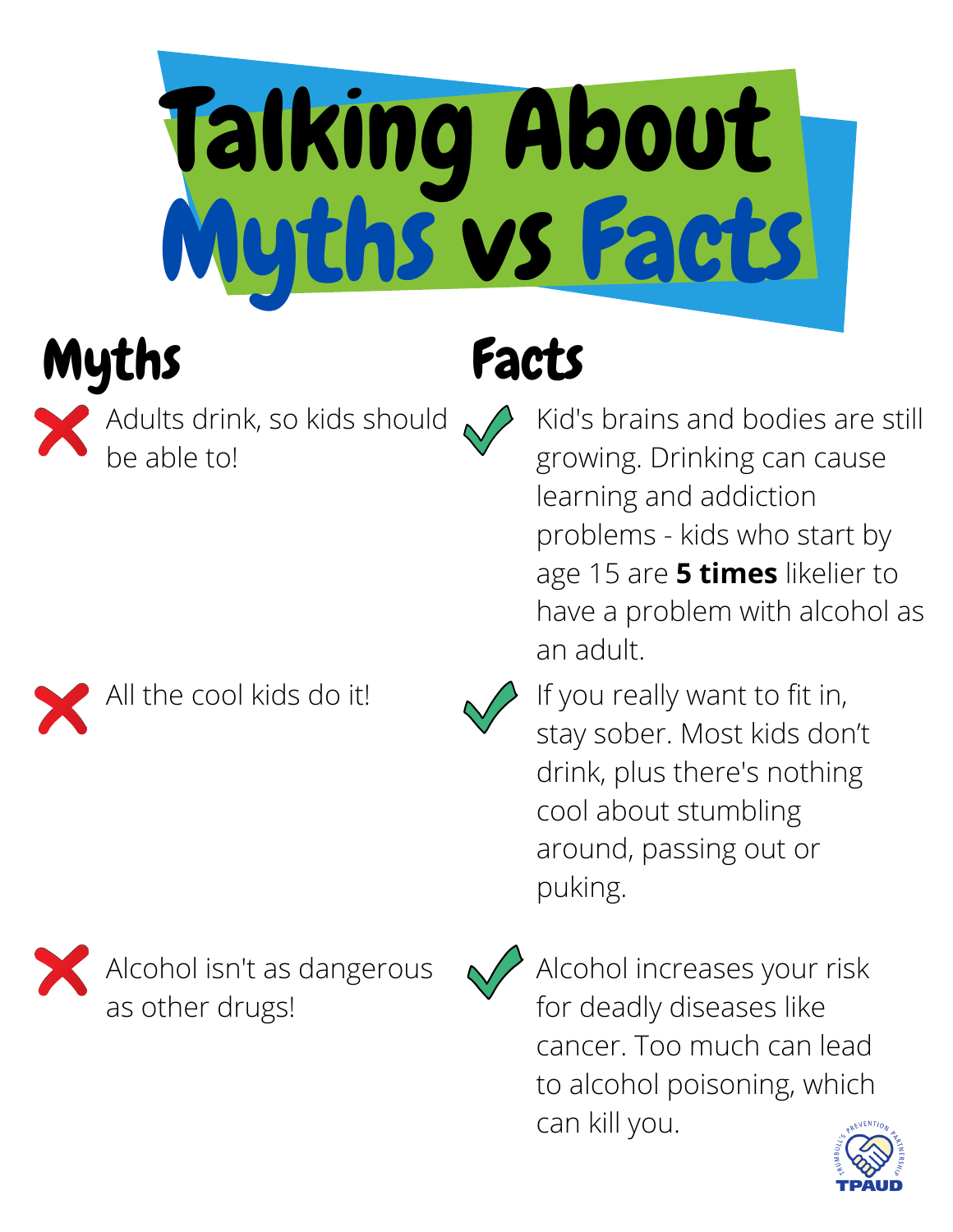

#### **1. Alcohol is a ?**

*Circle your answers.*

#### **Stimulant or Depressant?**

### **2. What percent of 7th & 8th graders in Trumbull do NOT drink alcohol?**

a. 25% b. 47% c. 84% d. 98%

#### **3. Alcohol is not as dangerous as other drugs?**

**True or False?**

**4. Name one reason kids should not drink alcohol:**